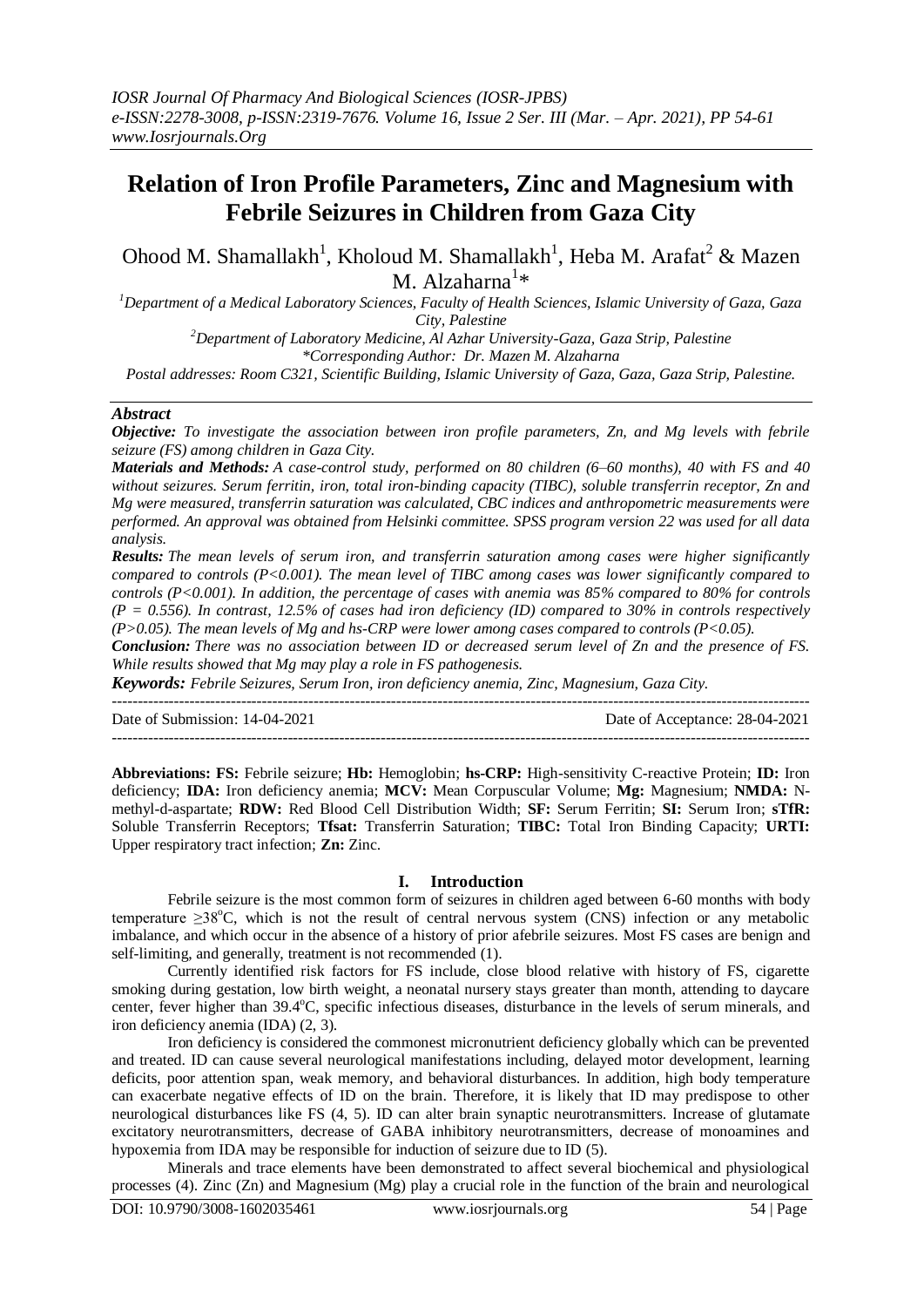disorders development and prevention. It was assumed that certain elements might be involved in the etiology of FS [\(2\)](#page-6-1).

Several studies showed a statistical association between IDA and FS [\(4,](#page-6-3) [6\)](#page-6-5), while other studies haven't found a significant association [\(7,](#page-6-6) [8\)](#page-6-7). Numerous case-control studies found lower levels of serum Zn in FSs children than those who had only fever [\(2,](#page-6-1) [9\)](#page-6-8). Furthermore, several studies show a significant relationship between low Mg levels with FS [\(10\)](#page-6-9). Therefore, the aim of the present study was to investigate the association between iron profile parameters and selected minerals (Zn and Mg) with FS among children from Gaza City.

#### **II. Materials and Methods**

The study was a case-control one. The target population of this study comprised of children with FS (Case Group) and children with febrile illness without any seizures (Control Group).

The study was conducted at Al Nassir Pediatric Hospital in Gaza. The samples were 40 infant/children with FS taken from the emergency room and 40 infant/children with febrile illness but without any seizures selected from the outpatient clinic. The cases and controls were matched for age and gender.

The infant/children aged 6-60 months, both genders, with temperature of 38°C or higher, and normally developed neurologically with an FS diagnosis were included in the study. While, the following individuals were excluded from the study to eliminate potential confounding factors: seizures caused by infection of CNS or by metabolic imbalance; developmentally delayed children and children on iron therapy or had received Zn or/and Mg supplements or both.

The necessary approval was obtained from the Helsinki committee to carry out the study in the Gaza City. Parents of each of the participants were provided with enough knowledge about the purpose of the study. The acceptance was taken from parents of all participants. A formal letter of request was sent from the Palestinian ministry of health to Al Nassir Pediatric Hospital in Gaza City to facilitate the task of the researcher. All participants' parents were interviewed face to face by the researcher. The questionnaire included questions about child personal data (address, age, and gender); occupation of children parents; socioeconomic status (family income, source of income, number of household and type of home); child anthropometric measurements (body weight, length/height); child neonatal history (birth weight and admission to ICU) and child medical history.

Blood samples were collected from all participants, children with FS (case group) as well as from children with febrile illness without any seizures (control group), after getting informed consent from the parents.

The blood sample collection process began with blood collection at Al Nassir Pediatric Hospital and then samples were transferred under proper conditions to avoid high or low-temperature exposure, to Palestinian Medical Relief Society (PMRS) laboratory, where blood tests for cases and controls were performed.

Five ml of venous blood samples were obtained from each child by a qualified nurse and divided into two tubes. About one-ml was placed into Ethylene diamine tetra acetic acid (EDTA) vacutainer tube to perform CBC test. The remaining quantity of the blood was placed into the vacutainer plain tube that was left to clot for a short time, and then clear serum samples were centrifuged for 10 minutes at 3000 revolutions per minute. The separated serum was placed in plain tubes and sealed for biochemical analysis (Serum ferritin, iron, total ironbinding capacity, soluble transferrin receptor, Zn and Mg). To prevent loss of bioactivity and contamination, samples were stored at -20°C.

Statistical Package for the Social Science (SPSS, version 22) was used for data processing and analysis. For all variables of the study, cross tabulation and simple distribution system were used. To identify the significance of the associations, relationships, and interactions between the different variables, Chi-square  $(\gamma 2)$  was used and means of quantitative variables were compared by independent sample t-test. Pearson correlation test and range as minimum and maximum values were also used. The results of the aforementioned techniques were statistically significant when the p-value was  $\langle 5\% (P<0.05)$ .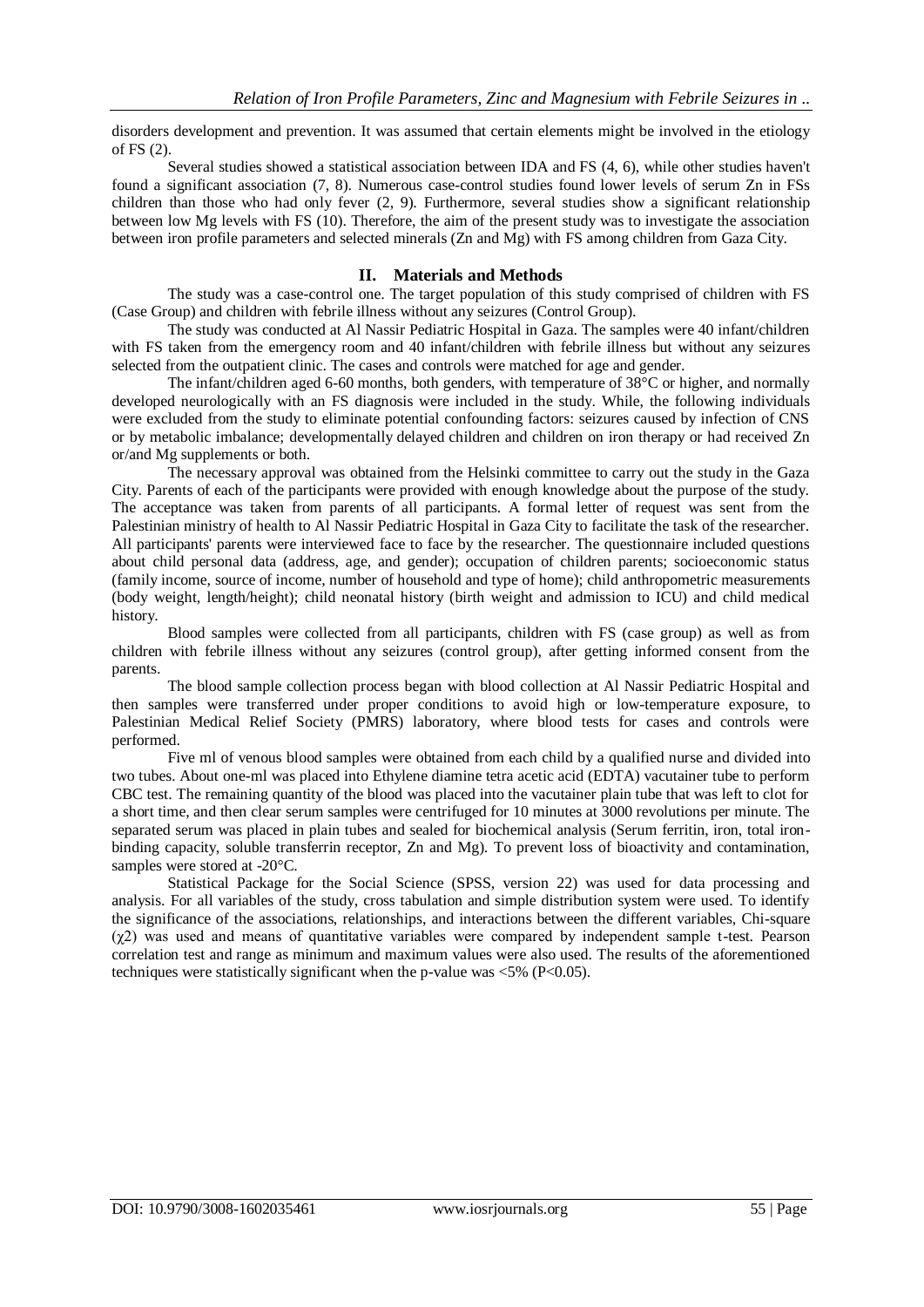## **III. Results**

# **General characteristics of the study population**

Table (1) shows that the age of the participants ranged from (6–60 months). The mean age of the cases  $(24.7\pm13.8 \text{ months})$  and controls  $(23.2\pm15.7 \text{ months})$  were not significantly different (P=0.634). There was no statistically significant difference between the cases and controls regarding the height, and weight. On the other hand, the percentage of male and female participants was 52.5% & 47.5% for cases while 60.0% & 40.0% for controls respectively with no significant difference  $(P=0.499)$ . There was also no significant difference between cases and controls in the parental consanguinity.

| <b>Characteristics</b>                                |                            | Cases<br>$(n = 40)$               | <b>Controls</b><br>$(n = 40)$       | <b>P-value</b> |
|-------------------------------------------------------|----------------------------|-----------------------------------|-------------------------------------|----------------|
| Age (Months)                                          |                            | $24.7 \pm 13.8$<br>$(6.0 - 60.0)$ | $23.2 \pm 15.7$<br>$(8.0 - 58.0)$   | 0.634          |
| Height (cm)                                           | $Mean + SD$<br>$(min-max)$ | $85.4 + 13.9$<br>$(64.0 - 122.0)$ | $83.5 \pm 13.5$<br>$(60.0 - 115.0)$ | 0.538          |
| Current Weight (kg)                                   |                            | $11.3 + 3.0$<br>$(7.0-20.5)$      | $10.7 + 3.4$<br>$(5.5-20.0)$        | 0.360          |
| Gender<br>Male<br>Female                              |                            | 21(52.5)<br>19(47.5)              | 24(60.0)<br>16(40.0)                | 0.499          |
| <b>Parental consanguinity</b><br>Positive<br>Negative | $n$ (%)                    | 10(25.0)<br>30(75.0)              | 14(35.0)<br>26(65.0)                | 0.329          |

**Table 1:** General characteristics of the study population.

**n:** Number of the subjects; **SD:** Standard deviation.

#### **Clinical characteristics and medical history of the study population**

Although the mean admission temperature of the cases  $(39.1\pm0.7)$  was higher compared to that of the controls (38.9 $\pm$ 0.7), the difference was not statistically significant (P=0.215). In contrast, the heart rate of the cases (129.6 $\pm$ 25.3) was significantly higher than that of the controls (100.9 $\pm$ 35.6) (P<0.001).

The participants of the cases and controls had fever upon admission to hospital. The cause of the fever was due to URTI in (85.0%) of the cases and (57.5%) of the controls compared to (15.0%) of cases and (42.5%) of controls due to Gastroenteritis (P=0.007) (Table 2). Moreover, most of the cases and controls did not have past history of FS (92.5 & 100.0%) nor family history of epilepsy (95.0 & 100.0%) (P=0.077 & 0.152) respectively. In contrast, there was a statistically significant difference between the cases (30.0%) and controls  $(0.0\%)$  regarding the family history of FS (P<0.001).

|                                   | <b>Research Category</b>                    | P-value                           |         |
|-----------------------------------|---------------------------------------------|-----------------------------------|---------|
| <b>Variables</b>                  | Cases $(40)$<br>$n\left(\frac{6}{6}\right)$ | Controls (40)<br>$\mathbf{n}(\%)$ |         |
| <b>Admission to ICU</b>           |                                             |                                   |         |
| Yes                               | 6(15.0)                                     | 7(17.5)                           | 0.762   |
| N <sub>0</sub>                    | 34(85.0)                                    | 33 (82.5)                         |         |
| Fever                             |                                             |                                   |         |
| Yes                               | 40 (100.0)                                  | 40(100.0)                         | 1.000   |
| N <sub>0</sub>                    | 0(0.0)                                      | 0(0.0)                            |         |
| <b>Cause of fever</b>             |                                             |                                   |         |
| <b>URTI</b>                       | 34(85.0)                                    | 23(57.5)                          | 0.007   |
| Gastroenteritis                   | 6(15.0)                                     | 17(42.5)                          |         |
| Past history of febrile seizure   |                                             |                                   |         |
| Yes                               | 3(7.5)                                      | 0(0.0)                            | 0.077   |
| No                                | 37 (92.5)                                   | 40 (100.0)                        |         |
| Family history of febrile seizure |                                             |                                   |         |
| Yes                               | 12(30.0)                                    | 0(0.0)                            | < 0.001 |
| N <sub>0</sub>                    | 28 (70.0)                                   | 40 (100.0)                        |         |
| Family history of epilepsy        |                                             |                                   |         |
| Yes                               | 2(5.0)                                      | 0(0.0)                            | 0.152   |
| No                                | 38 (95.0)                                   | 40 (100.0)                        |         |

**Table 2:** Clinical characteristics and medical history of the study population.

**n:** Number of the subjects; **ICU:** Intensive care unit**; URTI:** Upper respiratory tract infections.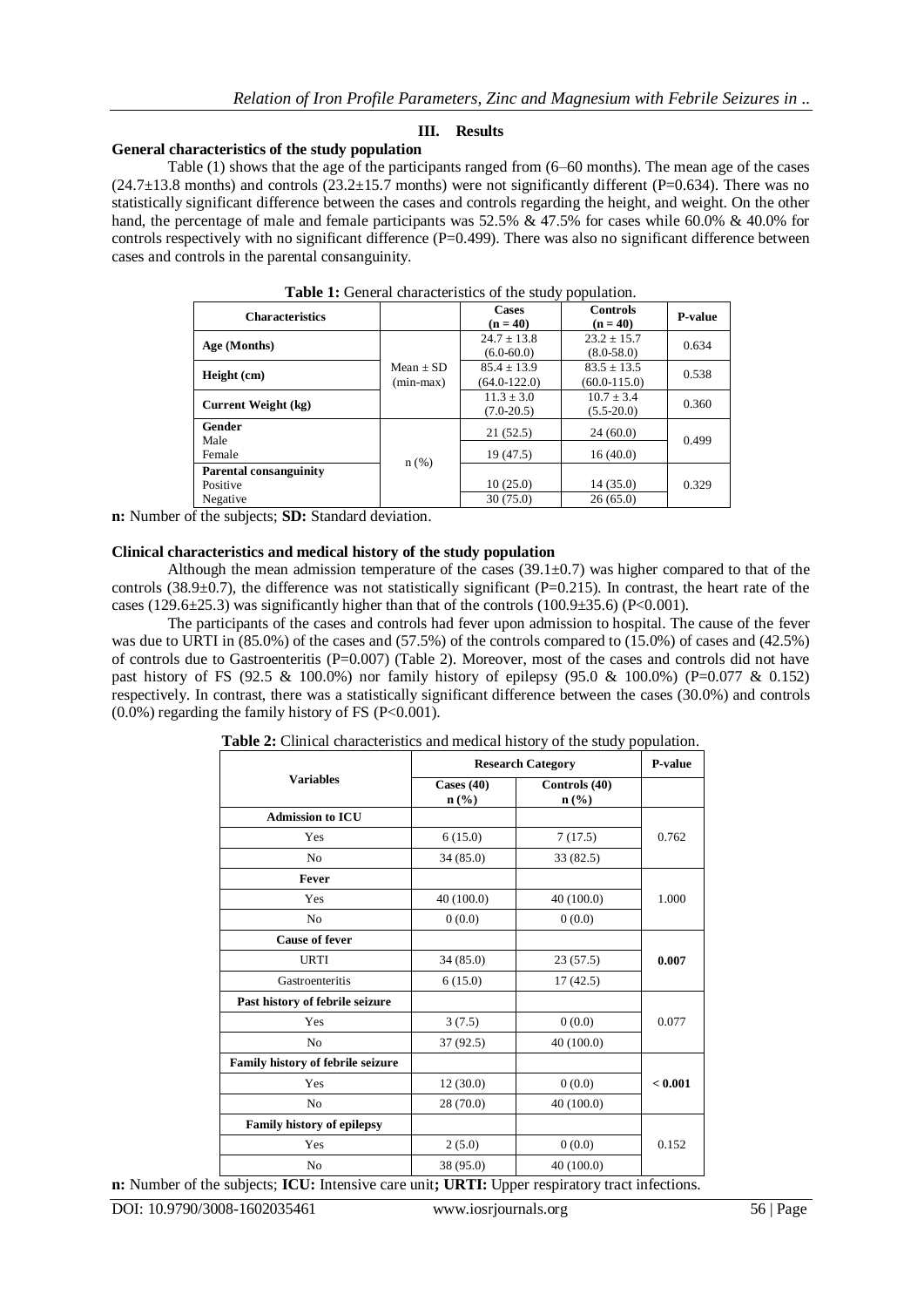# **Biochemical parameters among the study population**

Table 3 shows that the mean level of serum iron (SI) was higher in cases (50.9±23.0  $\mu$ g/dL) compared to controls (24.3±16.3 μg/dL) (P<0.001). There was also a statistically significant difference in the mean levels of TIBC (296.6 vs 372.1 μg/dL) and Transferrin Saturation (Tfsat) (19.8 vs 7.5%) between cases and controls respectively (P<0.001).

On the other hand, the mean Serum Ferritin (SF) levels (37.5 & 47.9 ng/ml) and serum transferrin (sTfR) mean levels (23.1 & 26.9 nmol/L) were lower in cases compared to controls respectively, the difference was not statistically significant (P=0.362  $\&$  0.173) respectively.

In addition, the mean levels of Zn were not significantly different between cases (77.3 $\pm$ 11.4  $\mu$ g/dL) and controls (78.8±9.5 µg/dL) (P=0.518). In contrast, the mean levels of Mg were lower in cases (2.0±0.2 mg/L) compared to controls  $(2.1\pm0.2 \text{ mg/L})$  and the difference was statistically significant (P=0.028). Moreover, the mean levels of hs-CRP were significantly lower in cases  $(3.0\pm 2.7 \text{ mg/L})$  compared to controls  $(8.5\pm5.8 \text{ mg/L})$  (P<0.001).

**Table 3:** The mean of different biochemical parameters among the study population.

|                                      | Cases $(40)$<br>Controls (40)      |                                    |         |  |
|--------------------------------------|------------------------------------|------------------------------------|---------|--|
| <b>Biochemical parameters</b>        | $Mean \pm SD$<br>$(min-max)$       | <b>P-value</b>                     |         |  |
| $SI$ ( $\mu$ g/dL)                   | $50.9 \pm 23.0$<br>$(10-98)$       | $24.3 \pm 16.3$<br>$(7.2-98)$      | < 0.001 |  |
| $T\text{IBC}(\mu\text{g}/d\text{L})$ | $296.6 + 64.6$<br>$(192-462)$      | $372.1 \pm 56.5$<br>$(197-470)$    | < 0.001 |  |
| Tfsat $(\% )$                        | $19.8 \pm 13.3$<br>$(2.2-51)$      | $7.5 \pm 8.0$<br>$(1.6-49.8)$      | < 0.001 |  |
| $SF$ (ng/ml)                         | $37.5 \pm 31.1$<br>$(7.3 - 158.5)$ | $47.9 \pm 64.3$<br>$(4.5-390)$     | 0.362   |  |
| $s$ TfR (nmol/L)                     | $23.1 \pm 9.3$<br>$(11.6-51.6)$    | $26.9 \pm 14.7$<br>$(12.4 - 72.3)$ | 0.173   |  |
| $\mathbf{Zn}$ (µg/dL)                | $77.3 \pm 11.4$<br>$(52.8-98.2)$   | $78.8 \pm 9.5$<br>$(58-96.3)$      | 0.518   |  |
| $Mg$ (mg/dL)                         | $2.0 \pm 0.2$<br>$(1.6-2.4)$       | $2.1 \pm 0.2$<br>$(1.7-2.4)$       | 0.028   |  |
| $hs-CRP$ (mg/L)                      | $3.0 \pm 2.7$<br>$(0.4-12.7)$      | $8.5 \pm 5.8$<br>$(0.7 - 20.8)$    | < 0.001 |  |

**SD:** Standard deviation; **SI:** Serum Iron; **TIBC:** Total Iron Binding Capacity; **Tfsat:** Transferrin Saturation; **SF:** Serum Ferritin; **sTfR:** Soluble Transferrin Receptors; **Zn:** Zinc; **Mg:** Magnesium; **hs-CRP:** Highsensitivity C-reactive Protein.

# **Complete blood count indices (Hemoglobin, MCV, and RDW) among the study population**

The mean value of Hb (g/dl) and RDW (%) were lower in cases compared to controls (10.2 $\pm$ 1.0 &  $10.4\pm1.3$ ) and  $(15.9\pm3.2 \& 16.7\pm2.0)$  respectively (Table 4), and the differences were not statistically significant (P>0.05). While, the mean value of MCV was significantly higher in cases (72.8 $\pm$ 6.5 fL) compared to controls  $(69.8\pm6.8$  fL) (P=0.045).

|                  | Cases $(40)$                      | Controls (40)                     |       |
|------------------|-----------------------------------|-----------------------------------|-------|
| <b>Variables</b> | $Mean \pm SD$<br>(Min-Max)        | <b>P-value</b>                    |       |
| Hb(g/dl)         | $10.2 \pm 1.0$<br>$(7.9-12.6)$    | $10.4 \pm 1.3$<br>$(8.4-13.5)$    | 0.382 |
| MCV(fL)          | $72.8 \pm 6.5$<br>$(53.8 - 82.9)$ | $69.8 \pm 6.8$<br>$(57-82.1)$     | 0.045 |
| $RDW (\%)$       | $15.9 \pm 3.2$<br>$(1.9-23.2)$    | $16.7 \pm 2.0$<br>$(13.5 - 20.1)$ | 0.164 |

**Table 4:** The mean of CBC indices among the study population.

**SD:** standard deviation; **Hb:** Hemoglobin; **MCV:** Mean Corpuscular Volume; **RDW:** Red Blood Cell Distribution Width.

## **Anemia, iron deficiency and iron deficiency anemia among the study population**

According to WHO guidelines, Anemia was defined as  $Hb<11.0$  g/dl, ID was defined as  $SF<12$  and  $\langle 30 \text{ μg}}$  in the presence of infection and inflammation (hs-CRP > 5 mg/L) [\(11\)](#page-6-10) and Tfsat <16% and IDA was defined as having both anemia and ID [\(12\)](#page-6-11).

Table 5 shows that the percentage of cases with anemia was 85.0% compared to 80.0% for controls (P=0.556). In contrast, 32.5% of cases had an **ID** and 32.5% had **IDA** compared to 40.0% and 30.0% in controls respectively, and the difference was not statistically significant (P>0.05).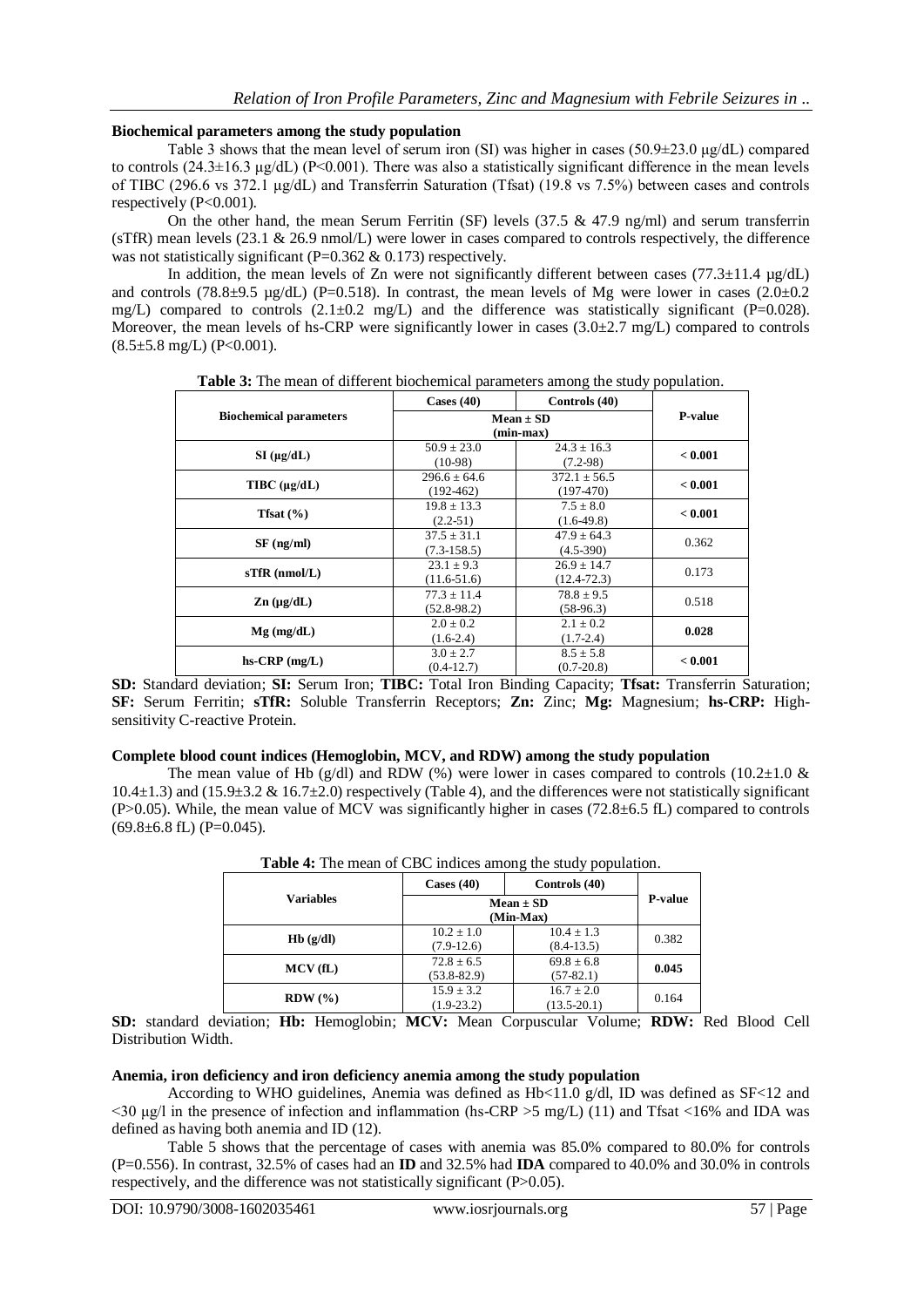| Category   |     | <b>Research Category</b>         |                                   |           |             |                |
|------------|-----|----------------------------------|-----------------------------------|-----------|-------------|----------------|
|            |     | Cases $(40)$<br>$\mathbf{n}(\%)$ | Controls (40)<br>$\mathbf{n}(\%)$ | <b>OR</b> | 95% CI      | <b>P-value</b> |
|            | Yes | 34(85.0)                         | 32(80.0)                          |           |             |                |
| Anemia     | No  | 6(15.0)                          | 8(20.0)                           | 1.42      | $0.4 - 4.5$ | 0.556          |
| ID         | Yes | 13(32.5)                         | 16(40.0)                          | 0.72      | $0.3 - 1.8$ | 0.485          |
|            | No  | 27(67.5)                         | 24(60.0)                          |           |             |                |
|            | Yes | 13(32.5)                         | 12(30.0)                          | 1.12      | $0.4 - 2.9$ | 0.809          |
| <b>IDA</b> | No  | 27(67.5)                         | 28(70.0)                          |           |             |                |

**Table 5:** Anemia, iron deficiency and iron deficiency anemia among the study population.

**n:** number of the subjects; **OR:** Odds Ratio; **CI:** Confidence Interval; **ID:** Iron Deficiency; **IDA:** Iron Deficiency Anemia.

#### **Correlation between SI, sTfR, Zn, Mg and different characteristics and parameters among the study population**

Table 6 presents the correlation between SI, sTfR, Zn, and Mg with the studied parameters. SI has a moderate negative correlation with hs-CRP ( $r = -0.462$ , P<0.001). On the other hand, sTfR has a moderate negative correlation which is statistically significant with age  $(r = -0.403, P<0.001)$ , height  $(r = -0.494,$ P<0.001), and weight ( $r = -0.413$ , P<0.001), while a weak negative correlation with birth weight ( $r = -0.226$ , P=0.044). There is also a significant weak correlation between the Mg and Age ( $r = -0.274$ , P=0.014), height (r  $= -0.267$ , P=0.017), and weight (r = -0.239, P=0.033).

**Table 6:** Correlation between SI, sTfR, Zn, Mg and different characteristics and parameters among the study population.

| ,,,,,,,,,,,,,,                            |                      |                |                  |                |                    |                |               |                |
|-------------------------------------------|----------------------|----------------|------------------|----------------|--------------------|----------------|---------------|----------------|
| <b>Variables</b>                          | <b>SI</b><br>(µg/dL) |                | sTfR<br>(nmol/L) |                | Zn<br>$(\mu g/dL)$ |                | Mg<br>(mg/dL) |                |
|                                           | r                    | <b>P-value</b> | r                | <b>P-value</b> | r                  | <b>P-value</b> | r             | <b>P-value</b> |
| Age (Months)                              | 0.035                | 0.755          | $-0.403$         | < 0.001        | $-0.153$           | 0.176          | $-0.274$      | 0.014          |
| Number of<br>households                   | 0.015                | 0.895          | 0.025            | 0.829          | $-0.053$           | 0.643          | $-0.096$      | 0.396          |
| Birth weight (kg)                         | $-0.049$             | 0.663          | $-0.226$         | 0.044          | 0.105              | 0.353          | $-0.081$      | 0.475          |
| <b>Heart Rate (bpm)</b>                   | 0.146                | 0.198          | 0.041            | 0.721          | 0.002              | 0.984          | $-0.017$      | 0.884          |
| Height (cm)                               | 0.117                | 0.300          | $-0.494$         | < 0.001        | $-0.15$            | 0.186          | $-0.267$      | 0.017          |
| Weight (kg)                               | 0.067                | 0.555          | $-0.413$         | < 0.001        | $-0.096$           | 0.398          | $-0.239$      | 0.033          |
| Temperature at<br>admission $(^{\circ}C)$ | $-0.099$             | 0.384          | 0.03             | 0.794          | 0.069              | 0.543          | $-0.165$      | 0.143          |
| hs-CRP                                    | $-0.462$             | < 0.001        | $-0.002$         | 0.986          | 0.048              | 0.671          | 0.114         | 0.313          |

**SI:** Serum Iron; **sTfR:** Soluble Transferrin Receptors; **Zn:** Zinc; **Mg:** Magnesium; **hs-CRP:** High-sensitivity Creactive Protein.

#### **IV. Discussion**

In febrile children, some may develop FSs and others may not. Various mechanisms like genetic factors, family history of FS, disturbance in the levels of serum minerals, and IDA were proposed [\(1\)](#page-6-0).

The age of the children who participated in the present study was between (6-60 months) with a male to female ratio of 1.3:1. The mean age of occurrence of FS was 24.7±13.8 months which was comparable to the other studies who reported similar observation with mean age of 24 months [\(9,](#page-6-8) [13\)](#page-6-12). The male predominance agrees with other studies which showed that males have consistently emerged with a higher frequency of FS  $(14-16)$ .

Our findings showed that, SI was significantly higher (P<0.001) and TIBC was significantly lower (P<0.001) in cases compared to controls which disagree with the studies that related FSs with IDA. The results agree with those of Bidabadi & Mashouf [\(17\)](#page-6-14). and disagree to the results of Nawar et al. and Modaresi et al. who indicated that the mean SI levels were lower significantly in the FS group than those in the control group [\(18,](#page-6-15) [19\)](#page-6-16). However, the mean level of TIBC in Nawar et al., study was higher significantly in cases compared to controls [\(18\)](#page-6-15).

The mean Tfsat percent in our study was higher in the seizure group compared to controls with statistically significant difference (P<0.001). The results coincide with Shaikh et al. study which showed that the mean value of Tfsat in children with FS was higher compared to the control group, but the difference was not statistically significant (P>0.05) [\(20\)](#page-6-17). Our findings are inconsistent with the results of different studies who showed that the mean value of Tfsat in children with FS was lower compared to the control group, but the difference was statistically non-significant [\(21,](#page-6-18) [22\)](#page-6-19).

According to our results, 85.0% of children in the case group and 80.0% in the control group were anemic, revealing no significant relationship ( $P=0.556$ ). The results also show that 32.5% of cases had an ID and 32.5% had IDA while 40.0% had ID & 30.0% had IDA in controls with no statistically significant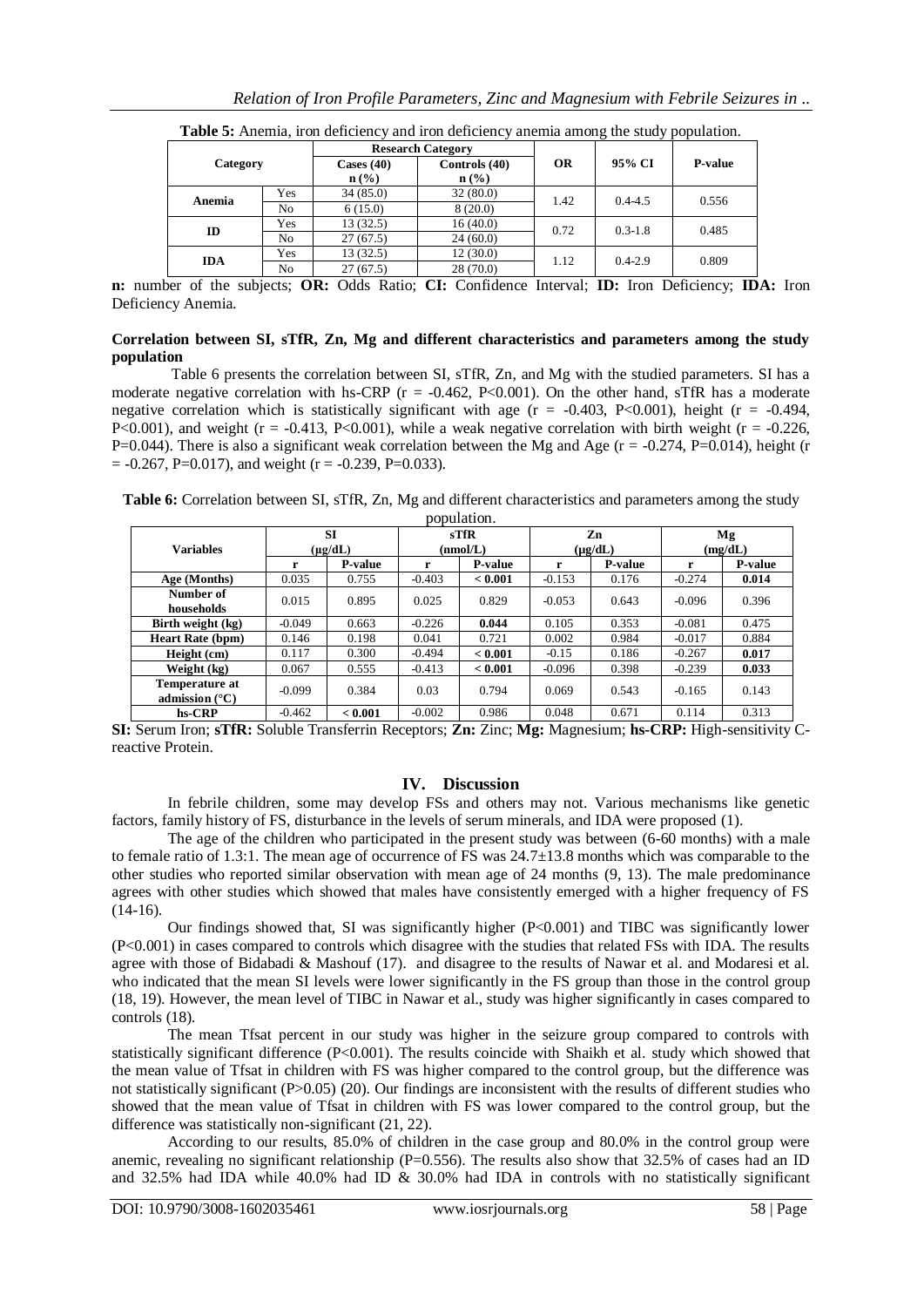difference between the results. The findings of the previous studies are controversial; some of them concluded that ID &/or IDA caused intensification of FS [\(23,](#page-6-20) [24\)](#page-6-21)., others mentioned protective effects of ID &/or IDA against FS and the remaining confirmed our results [\(17,](#page-6-14) [25\)](#page-6-22).

Possible factors that may cause contradictory of the results of various studies include different diagnostic criteria for the diagnosis ID &/or IDA, sample size, age of patients in each study, nutritional status, geographical area, retrospective nature of many studies and the background prevalence of ID &/or IDA. However, even with greater frequency of anemia in patients, a causal relationship cannot be assumed between ID and FS. More prospective studies with a larger sample size should be conducted. Furthermore, another possible explanation is that the rate of anemia is high (59.7%) in our population [\(26\)](#page-6-23), the difference between the ratio of anemia in FS patients and controls is not high enough to show a significant difference.

In children with FS, the levels of CRP were lower significantly compared to children in the control (P < 0.001). This may depend on the infection which leads to a significant increase in children's body temperature, usually viruses. The half-life of CRP is about 19 hours, begins to rise after 12-24 hours of an inflammatory response, and peaks within 2-3 days. The presence of infection causes an increase in CRP values. Children with FS may be suspected of developing inflammatory processes and increasing body temperature to very high values fast enough that CRP levels do not reach their highest values. In febrile children without seizures, the inflammatory process grew slowly enough to achieve higher levels of CRP [\(27,](#page-6-24) [28\)](#page-6-25).

Several studies evaluated CBC in febrile and FS children but they did not analyze the inflammatory mediators. However, a study reported that the mean CRP levels in FS children were lower significantly in comparison to children without seizures (15.73 versus 58.50 mg/L;  $P < 0.001$ ) which is similar to our observation [\(28\)](#page-6-25).

In our study, the mean level of serum Zn in the case group was lower compared to the control group but the differences were not statistically significant. Similar to our observations, different studies found that the difference in the concentration of serum Zn in children with FS and control groups were not statistically significant [\(14,](#page-6-13) [29,](#page-6-26) [30\)](#page-6-27). On the other hand, different studies disagree with our results. They found that Zn levels are significantly lower in the case group compared to those in the control group [\(31,](#page-7-0) [32\)](#page-7-1).

The relationship between low levels of Zn and convulsion is not understood whether it is a cause or a result. The lower levels of serum Zn in the FS group were elucidated by the fact that Zn levels decrease in cases of acute infection and stress, and that Zn is found in concentrated levels in recovering tissue [\(29\)](#page-6-26).

On the other hand, we observed that mean serum levels of Mg were lower significantly in the FS group when compared with controls. Chhaparwal et al., (1971) found out that levels of serum Mg were low significantly among children with FS than that of normal children in the same region, boosting the hypothesis that Hypomagnesemia may be related to the occurrence of FS [\(33\)](#page-7-2). In contrast to our results, it was reported that the level of serum Mg in children with FS is in the normal range. The results indicate that there was no role for serum Mg in the case of FS [\(34,](#page-7-3) [35\)](#page-7-4).

Overall, two major reasons for diversity in the results: the difference in the target population of studies and sample sizes. Given present discrepancies among findings, it seems that there is a need for further researches with larger sample sizes or different methodologies to show the role of Mg in inducing convulsion in febrile children.

The mean levels of SI had a negative correlation which is statistically significant with hs-CRP. A Similar finding was observed in Richardson et al. study [\(36\)](#page-7-5). Our results also showed that the mean levels of sTfR have a moderate negative correlation which is statistically significant with age, our results are in line with a physiological perspective of Kratovil et al., (2007) study who found that sTfR levels appear to be high during the toddler period, a period in which ID is common, is potentially novel finding because it suggests that there may be increased physiological need for iron during this time. Increased sTfR levels reflect increased RBC surface expression of transferrin receptor on RBCs which in turn reflects increased iron need [\(37\)](#page-7-6).

Febrile seizures are one of the most common causes of pediatric emergencies in the world. It leads to hospital admission that actually costs families and the health sector. It tends to cause emotional, physical, and mental damage that is stressful to parents and has an impact on the quality of life of families. After a simple FS, a child's risk of developing epilepsy is 1.5 %. However, if the child was under 12 months of age when he had his first seizure, the risk rises to 2.5 %. Understanding the risk factors associated with FS could help parents take the necessary precautions during the seizure episode and help doctors to take appropriate treatment by formulating guidelines for the supplementation of minerals as part of the FS management for the prevention of recurrence and/or its associated complications. In this context, early detection with proper correction of IDA, hypomagnesemia, and hypozincemia will be effective in reducing rates of FSs among those children.

# **V. Conclusion**

The predominant cause of febrile illness in the FS group was the upper respiratory tract infection which accounted for a significantly higher percentage when compared to the control group. The incidence of ID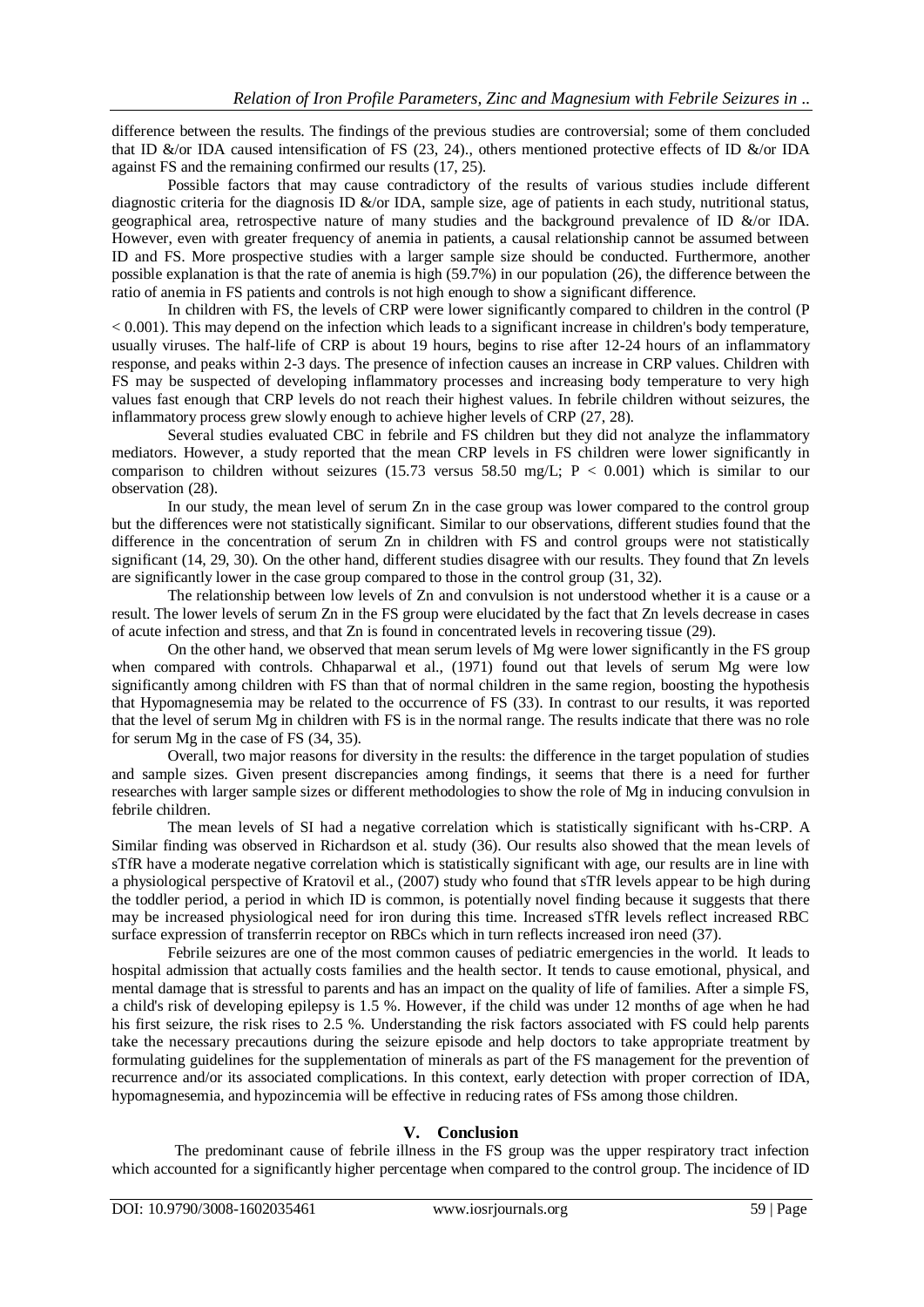& IDA was higher among the control group compared with the case group. There was no association between IDA and the presence of FS. The mean level of serum Zn and the percentage of Zn deficiency in the case group was lower than in the control group, but the differences were not statistically significant. On the other hand, the mean levels of serum Mg were low significantly in FS group when compared with control group. Despite, hypomagnesemia between cases and controls was statistically insignificant. Early detection and proper treatment can play a prominent role in limitation the prevalence of FS among children below 5 years. Attention, as well as rapid management for children, admitted with respiratory tract infection very necessary to prevent worse deterioration as it may happen when such cases confront delayed medical procedures.

#### **Acknowledgments**

The authors would like to thank all the healthcare workers to all staff at Al- Nassir Pediatric hospital for their assistance, active participation, and their precious time. Our special thanks to Dr. Mohammed Arafat, consultant Pediatrician in Public Aid Hospitals for his help and support. We have no conflict of interest to declare.

#### **References**

- <span id="page-6-0"></span>[1]. Kliegman Re*, et al.* (2016) *Nelson textbook of pediatrics* 20th edition. Ed.
- <span id="page-6-1"></span>[2]. Amiri M, Farzin L, Moassesi ME, & Sajadi F (2010) Serum trace element levels in febrile convulsion. *Biol. Trace Elem. Res.* 135(1-3):38-44.
- <span id="page-6-2"></span>[3]. Shinnar S & Glauser TA (2002) Febrile seizures. *J. Child Neurol.* 17(1\_suppl):S44-S52.
- <span id="page-6-3"></span>[4]. Kumari PL, Nair M, Nair S, Kailas L, & Geetha S (2012) Iron deficiency as a risk factor for simple febrile seizures-a case control study. *Indian Pediatr.* 49(1):17-19.
- <span id="page-6-4"></span>[5]. Fallah R, Tirandazi B, Karbasi SA, & Golestan M (2013) Iron deficiency and iron deficiency anemia in children with febrile seizure. *Iranian journal of pediatric hematology and oncology* 3(1):200.
- <span id="page-6-5"></span>[6]. Hartfield DS*, et al.* (2009) The association between iron deficiency and febrile seizures in childhood. *Clin. Pediatr. (Phila.)* 48(4):420-426.
- <span id="page-6-6"></span>[7]. Amirsalari S*, et al.* (2010) Relationship between iron deficiency anemia and febrile seizures. *Iran J Child Neurol* 4(1):27-30.
- <span id="page-6-7"></span>[8]. Derakhshanfar H, Abaskhanian A, Alimohammadi H, & ModanlooKordi M (2012) Association between iron deficiency anemia and febrile seizure in children. *Med Glas (Zenica)* 9(2):239-242.
- <span id="page-6-8"></span>[9]. Mahyar A, Pahlavan A, & Varasteh-Nejad A (2008) Serum zinc level in children with febrile seizure. *Acta Med. Iran.* 46(6):477- 480.
- <span id="page-6-9"></span>[10]. Bharathi S & Chiranjeevi K (2016) Study of serum magnesium levels and its correlation with febrile convulsions in children aged 6 months to 5 years of age. *IAIM* 3(11):61-68.
- <span id="page-6-10"></span>[11]. Thurnham DI*, et al.* (2010) Adjusting plasma ferritin concentrations to remove the effects of subclinical inflammation in the assessment of iron deficiency: a meta-analysis. *Am J Clin Nutr* 92(3):546-555.
- <span id="page-6-11"></span>[12]. World Health Organization (2001) UNU. Iron deficiency anaemia: assessment, prevention, and control. *Geneva, WHO*.
- <span id="page-6-12"></span>[13]. Namakin K, Zardast M, Sharifzadeh G, Bidar T, & Zargarian S (2016) SerumTrace Elements in Febrile Seizure: A Case-Control Study. *Iran J Child Neurol* 10(3):57.
- <span id="page-6-13"></span>[14]. Singh V & Yadav D (2018) Serum zinc levels in children with simple febrile seizure. *Indian J Child Health*:584-587.
- [15]. Jehangir A, Rajesh K, Roshan A, & Santosh K (2018) Level of Micronutrient [Zinc] and its Association with Seizures in Children: A Case Control Study. *Academic Journal of Pediatrics & Neonatology (AJPN)* 7(2).
- [16]. Nemichandra S, Prajwala H, Harsha S, & Narayanappa D (2017) Implications of Alteration of Serum Trace Elements In Febrile Seizures. *Int J Curr Res* 9(7).
- <span id="page-6-14"></span>[17]. Bidabadi E & Mashouf M (2009) Association between iron deficiency anemia and first febrile convulsion: a case–control study. *Seizure* 18(5):347-351.
- <span id="page-6-15"></span>[18]. Nawar EA, Abd El Moneim ER, Eissa HA, & Massoud MG (2017) Studying The Relation Between Iron Deficiency Anemia & Febrile Seizures. *International Journal of Advanced Research (IJAR)* 5(8):2084-2091.
- <span id="page-6-16"></span>[19]. Modaresi M*, et al.* (2012) Is Iron Insufficiency Associated With Febrile Seizure? Experience in an Iranian Hospital. *J Compr Ped* 3(1):21-24.
- <span id="page-6-17"></span>[20]. Shaikh AM, Inamdar NR, & K. SD (2018) Association of iron deficiency states and febrile seizures in children-a case control study. *Int J Res Med Sci* 6(3):869.
- <span id="page-6-18"></span>[21]. Potdar S*, et al.* (2017) Case-control study of iron deficiency anaemia in febrile seizures. *Journal of Evolution of Medical and Dental Sciences* 6(65):4717-4720.
- <span id="page-6-19"></span>[22]. Salma S, Arifin R, Bahar E, & Purnamasari R (2015) Soluble transferrin receptor as an indicator of iron deficiency and febrile seizures. *Paediatr. Indones.* 55(2):95-100.
- <span id="page-6-20"></span>[23]. Kankane A & Kankane A (2015) Status of serum iron in children with febrile seizures. *J Evol Med Dent Sci* 4(60):10417-10420.
- <span id="page-6-21"></span>[24]. Sreenivasa BN, Kumar GV, & Manjunatha BN (2015) Study of Role of Iron Deficiency Anaemia in Febrile Seizures in Children in a Tertiary Care Centre. *Journal of Nepal Paediatric Society* 35(2):148-151.
- <span id="page-6-22"></span>[25]. Kamalammal R & Balaji M (2016) Association between iron deficiency anemia and various red cell parameters with febrile convulsions in children of age group 3 to 60 months. . *International Journal of Contemporary Pediatrics* 3(2):559-562.
- <span id="page-6-23"></span>[26]. El Kishawi RR, Soo KL, Abed YA, & Muda WAMW (2015) Anemia among children aged 2–5 years in the Gaza Strip-Palestinian: a cross sectional study. *BMC Public Health* 15(1):319.
- <span id="page-6-24"></span>[27]. Markanday A (2015) Acute phase reactants in infections: evidence-based review and a guide for clinicians. *Open forum infectious diseases*, (Oxford University Press).
- <span id="page-6-25"></span>[28]. Gontko–Romanowska K*, et al.* (2017) The assessment of laboratory parameters in children with fever and febrile seizures. *Brain and behavior* 7(7):e00720.
- <span id="page-6-26"></span>[29]. Kafadar İ, Akinci AB, Pekun F, & Adal E (2012) The role of serum zinc level in febrile convulsion etiology/Febril konvulsiyon etyolojisinde serum cinko duzeyinin rolu. *Journal of Pediatric Infection* 6(3):90-94.
- <span id="page-6-27"></span>[30]. Salah ON*, et al.* (2014) Assessment of the Level of GABA and some trace elements in blood in children who suffer from familial febrile convulsions. *Maced J Med Sci* 7(1):68-73.